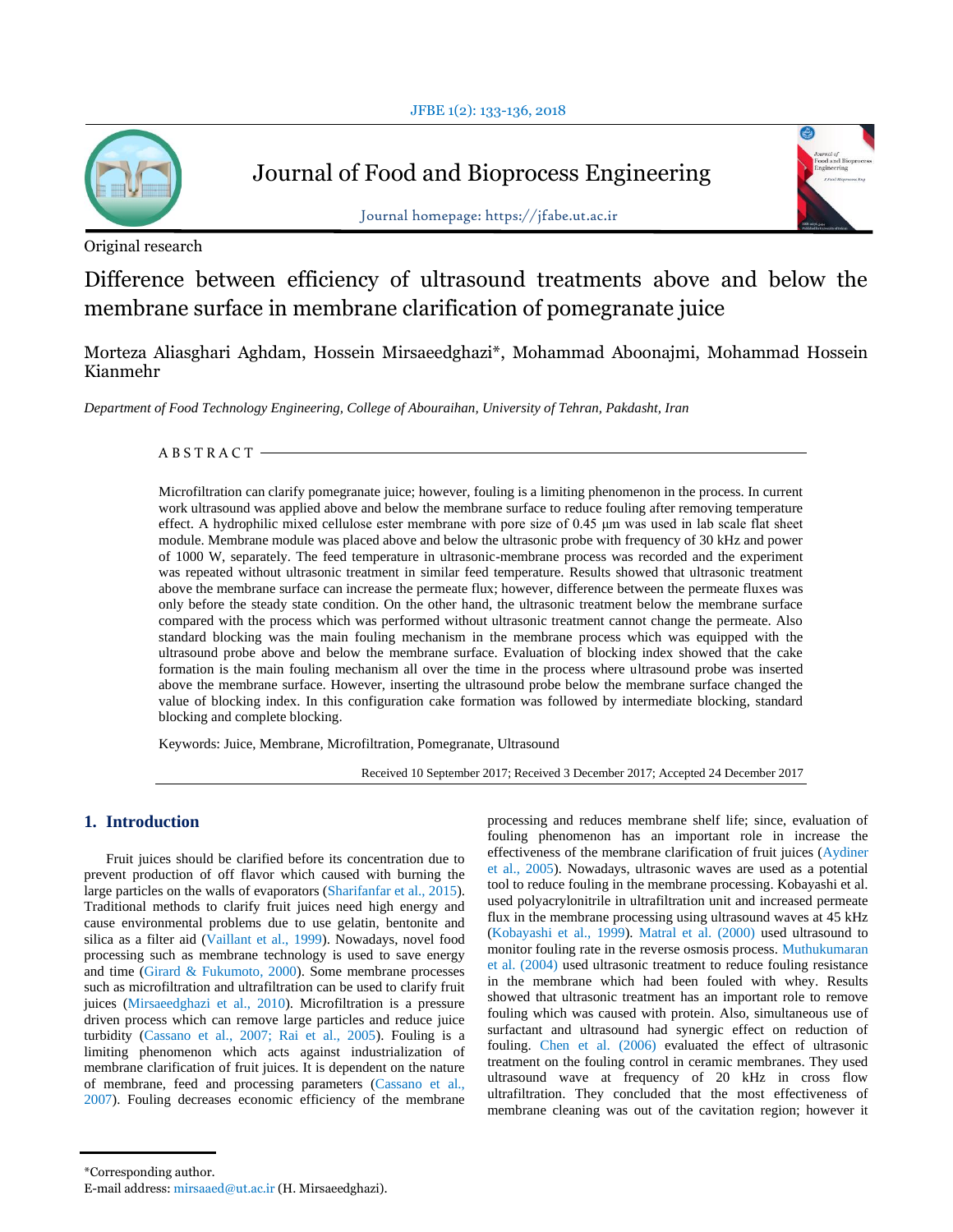should be near this region. Increasing the pressure destroyed the cavitation region and decreased the recovery of permeate flux.

Ultrasonic treatment increases the feed temperature; hence, a part of increase the permeate flux should be attributed to high temperature of feed (Nourbakhsh et al., 2014). In other words, a part of increase of permeate flux in previous works can be achieved with increase the feed temperature and did not require the ultrasonic treatment. However, in current work the effect of feed temperature was removed from the effect of ultrasonic treatment and the membrane unit was undergone ultrasound waves during the membrane clarification of pomegranate juice. Ultrasound was applied above and below the membrane surface and its effects on performance of membrane clarification and fouling phenomenon were studied.



Fig. 1. Ultrasonic-membrane unit (1: permeate tank; 2: balance; 3: ultrasonic probe; 4: water bath; 5: membrane module; 6: control unit of ultrasound waves; 7: inverter; 8: pump; 9: feed tank; 10: transmitter, 11: pressure meter; 12: valve; 13: flow meter).

# **2. Material and Methods**

#### *2.1. Preparation of pomegranate juice*

Pomegranate (variety of Malase Saveh) was prepared from local market (Saveh, Iran). It was washed, peeled and lathery skin was removed. Pomegranate juice was extracted with manually pressing and extracted juice was filled in polyethylene terephthalate bottles and they were prepared at -25°C until membrane processing.

#### *2.2. Microfiltration unit*

A hydrophilic mixed cellulose ester membrane with pore size of 0.45 µm and effective area of  $78 \times 10^{-4}$  m<sup>2</sup> (Millipore, Billerica, MA, USA) was used in lab scale flat sheet module. A rotary van pump (PROCON, Series 2, Milano, Italy) was used to pump pomegranate juice from the feed tank to the membrane unit. Permeate was collected in the permeate tank which was on a digital balance to calculate its weight and the retentate was recycled to the feed tank. A transmitter (WIKA, type ECO-1, Klingenberg, Germany) coupled with an inverter (LS, model sv015ic5-1f, Korea) were used to adjust the transmembrane pressure and feed velocity (Fig. 1).

Membrane module was placed below the ultrasonic probe with frequency of 30 kHz and power of 120 W. The experiment was repeated with an ultrasonic probe which was inserted below the membrane module. In both experiments, the distance between ultrasonic probe and membrane was adjusted on 1.7 cm. The feed temperature in ultrasonic-membrane process was recorded and the experiment was repeated without ultrasonic treatment in similar feed temperature to remove the effect of feed temperature on process efficiency from the effect of ultrasound.

### *2.3. Theory*

Permeate flux was calculated according to Eq. 1.

$$
J_p = \frac{\Delta m}{A \Delta t} \tag{1}
$$

where  $\Delta m$  (kg) is the weight of permeate which was collected from 1 m<sup>2</sup> of the membrane surface in  $\Delta t$  (s).

According to Hermia, dominant fouling mechanism can be determined using the curve of permeate volume (v) versus time (t). Linearity of the curves of t/v versus v, t/v versus t and  $Ln(t)$  versus v show that cake formation, standard blocking and intermediate blocking mechanisms, are the main fouling mechanism, respectively. Hermia's model can be used to study the creation time of each fouling mechanism according to Eq. 2.

$$
\frac{d^2t}{dv^2} = K \left(\frac{dt}{dv}\right)^i
$$
 (2)

where K and i are resistant coefficient and blocking index, respectively. When amount of i is 2, 1.5, 1 and 0, complete blocking, standard blocking, intermediate blocking, and cake formation are the main fouling mechanisms, respectively (Mirsaeedghazi et al., 2009).

# **3. Results and Discussion**

Evaluation of the permeate flux in membrane clarification of pomegranate juice showed that ultrasonic treatment above the membrane surface can increase the permeate flux; however, difference between the permeate fluxes was only before the steady state condition in membrane clarification process of pomegranate juice (before 30 min). It can be attributed to the effect of ultrasound waves on movement of large particles toward the membrane surface. It is a hypothesis which will be considered in the next section. On the other hand, the ultrasonic treatment below the membrane surface compared with the process which was performed without ultrasonic treatment cannot change the permeate flux (Fig. 2). The reason of such behavior of permeate flux was probably the upward force exerted by the ultrasound probe to the membrane surface which can prevent the penetration of permeate throughout the membrane.



Fig. 2. Effect of ultrasound waves on the permeate flux during membrane clarification of pomegranate juice.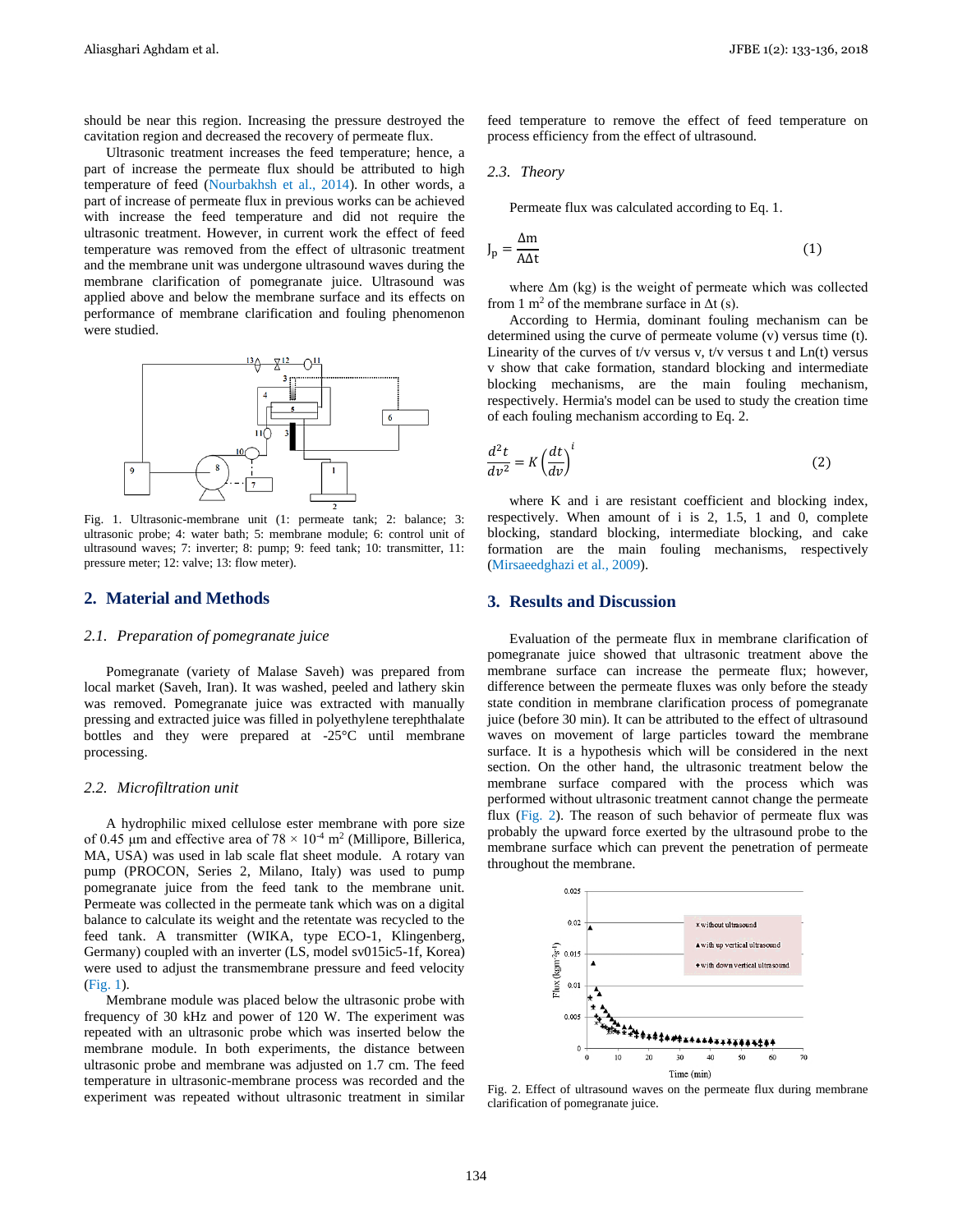

Fig. 3. The relation between permeate volume and time during the membrane clarification of pomegranate juice with ultrasonic treatment above the membrane surface.



Fig. 4. The relation between permeate volume and time duringthe membrane clarification of pomegranate juice with ultrasonic treatment below the membrane surface.

The main fouling mechanism was evaluated using plot the curves of t/v versus v and t and the curve of Ln (t) versus v. Results showed that the curve of t/v versus t had the most linear behavior; hence, standard blocking was the main fouling mechanism in the membrane process which was equipped with the ultrasound probe above the membrane surface (Fig. 3). Change the location of ultrasound probe to below the membrane surface did not change the main fouling mechanism during the membrane clarification of pomegranate juice (Fig. 4).



Fig. 5. Effect of ultrasonic treatment on the blocking index during the membrane clarification of pomegranate juice.



Fig. 6. Image of the membrane surface after membrane clarification of pomegranate juice with ultrasonic treatment.

Evaluation of blocking index showed that the cake formation is the main fouling mechanism all over the time of membrane clarification of pomegranate juice in which ultrasound probe was inserted above the membrane surface. Hence, increase the permeate flux cannot be attributed to low value of fouling and was probably due to a force which was applied by ultrasound on the feed toward the membrane surface. However, inserting the ultrasound probe below the membrane surface changed the value of blocking index. In this configuration cake formation was followed by intermediate blocking, standard blocking and complete blocking (Fig. 5). Appearance of all fouling mechanisms after cake formation showed that cake layer is thin. So, it expected that permeate flux be high in such set up; however, different behavior was observed. As a result, low permeate flux can be attributed to the opposite force which was applied against the permeate flow path by ultrasound waves. It is a